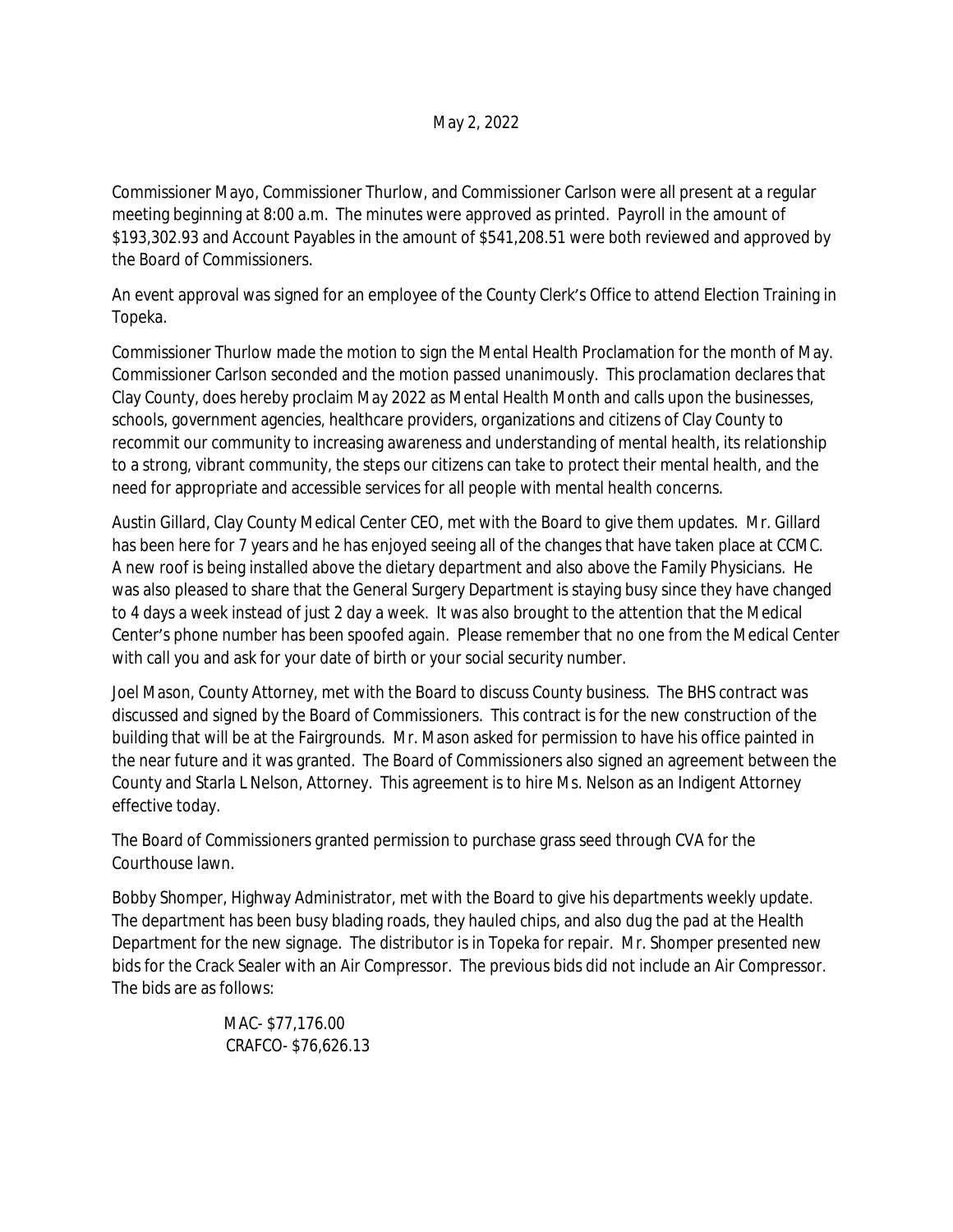After a discussion Commissioner Thurlow made the motion to accept the MAC bid in the amount of \$77,176.00 out of the Special Highway Fund. Commissioner Carlson seconded and the motion passed unanimously.

Rocky Cramer, EMS Director, met with the Board and informed them that they are at 397 runs as of this morning. This is up from last year at this time. The AEMT class starts tonight with 6 participants. Mr. Cramer stated that Medic 8 is back in service. Mr. Cramer also presented the Board of Commissioners with 3 bids for Medic 3 to get fixed. The bids are as follows:

| Perfection Auto Body Inc -  | \$2,160.27                                                                           |
|-----------------------------|--------------------------------------------------------------------------------------|
| Wilder Auto Body Inc -      | \$1,389.62                                                                           |
| Osage Ambulances -          | \$1,500.00 off of the trade in value when the                                        |
|                             | new ambulance is available. In the mean time they would send a new fender at no cost |
| to replace the damaged one. |                                                                                      |

After a discussion Commissioner Thurlow made the motion to accept the bid through Wilder Auto Body Inc in the amount of \$1,389.62. Commissioner Carlson seconded and the motion passed unanimously.

Pam Kemp, Emergency Manager, met with the Board. She would like to clarify that the County does not have to purchase all new radios by 2024. But any radios now purchased must meet the standards for 2024. Ms. Kemp presented the Board with a Flood Plain Management Variance Request form for Thomas & Julie Erickson. Commissioner Carlson made the motion to approve the floodplain variance. Commissioner Thurlow seconded and the motion passed unanimously. Ms. Kemp informed the Board that she attended the Ottawa County exercise last week and that it went very well.

Dana Rickley, Health Director, met with the Board and informed them that we currently have 1 active COVID case in the County. Ms. Rickley presented an event approval for an employee of the Health Department to attend the CADCA (Community Anti-Drug Coalitions of American) conference in Orlando, Florida in July.

Alan Benninga, Sheriff, met with the Board to give his weekly update. They discussed a bill that was received from Twin Valley for the moving of the phone line for the probation officer. They agreed that we needed to pay it.

The Board of Commissioners reviewed quotes that were received from Homman Electronics for cameras, monitors, parts and labor for the Courthouse, EMS, Health Department, and ESA. The quotes are as follows:

Courthouse- \$3,913.00 for 14 cameras, 1 monitor and misc. supplies

EMS- \$3,223.00 for 8 cameras, 1 monitor and misc. supplies

Health Department- \$3,197.00 for 8 cameras, 1 monitor, and misc. supplies

ESA- \$2,731.00 for 5 cameras, 1 monitor, and misc. supplies

After a discussion Commissioner Carlson made the motion to accept the bids from Homman Electronics for the security cameras, monitors, and misc. supplies at the Courthouse, EMS, Health Department, & ESA in the total amount of \$13,064 to be paid out of the General Fund. Commissioner Thurlow seconded and the motion passed unanimously.